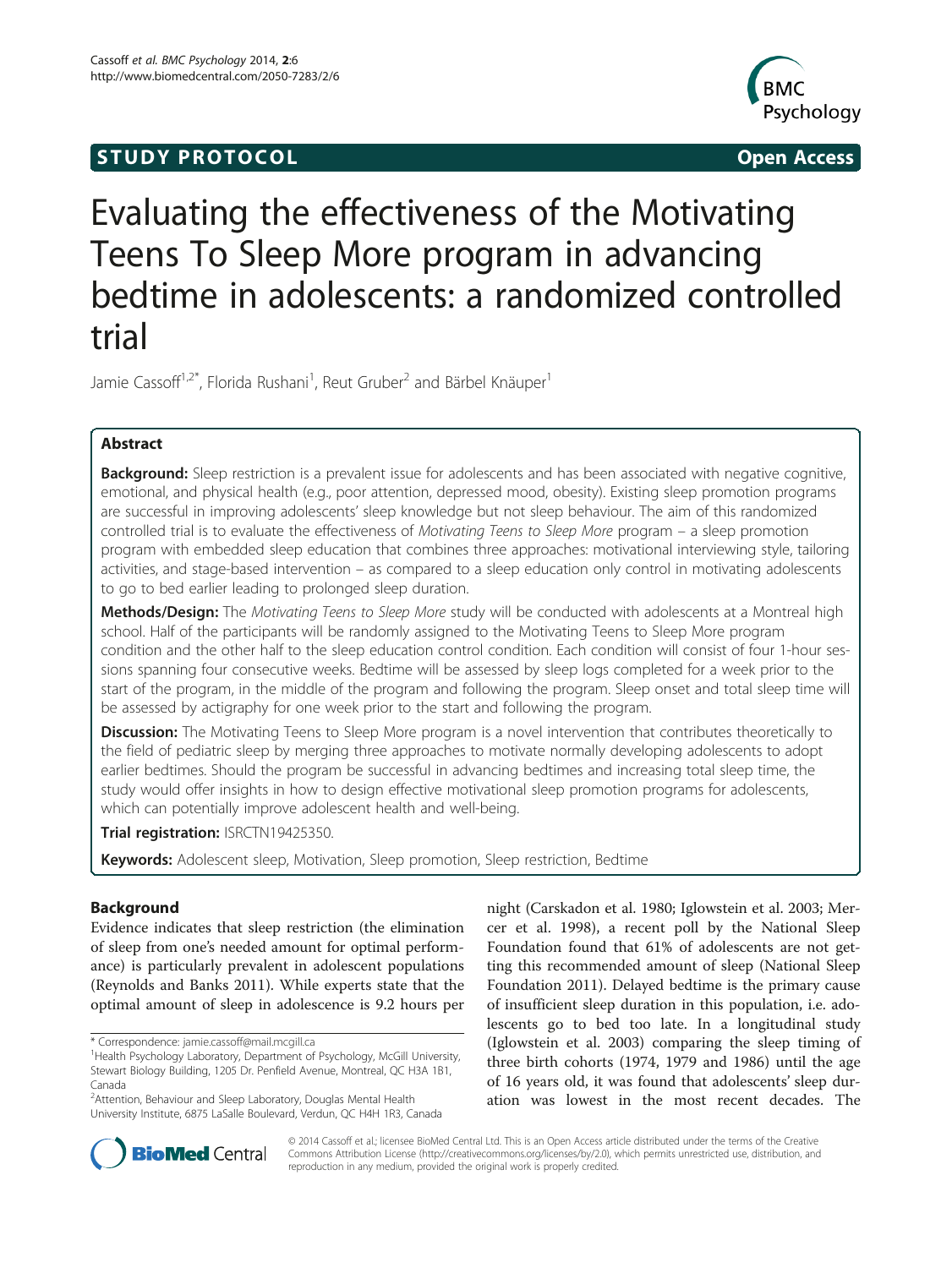decreased sleep duration was attributed to later and later bedtimes but unchanged wake up times. The latter finding can likely be attributed to set wake up times for school in the morning but increasing distractions at nighttime including technology, social life and extracurricular activities. Further, adolescence is associated with a delayed sleep phase resulting in an endogenous preference for much later bedtimes than children and adults. Sleep restriction due to late bedtimes is associated with poor attention, deficits in academic achievement, depressed mood, psychoactive substance use, car accidents, and obesity in adolescents (Curcio et al. [2006](#page-8-0); Dewald et al. [2010](#page-8-0); Durmer and Dinges [2005;](#page-8-0) Knutson et al. [2007\)](#page-8-0). Dewald-Kaufmann et al. ([2013\)](#page-8-0) have shown that gradual advancement of adolescent bedtime is a feasible approach and is associated with increased total sleep duration. Given the negative impact of sleep restriction on adolescent health, widespread efforts to create sleep interventions aimed at advancing bedtime in order to increase sleep duration are needed.

Existing adolescent sleep promotion programs mainly focus on sleep education and have indeed been found to be successful in enhancing adolescent knowledge about sleep (Bakotić et al. [2009;](#page-8-0) Cain et al. [2011](#page-8-0); Cortesi et al. [2004](#page-8-0); Moseley and Gradisar [2009](#page-8-0)) but the programs for which sleep behaviour in addition to knowledge outcomes has been evaluated find insignificant improvements in sleep behavior (Cain et al. [2011;](#page-8-0) Moseley and Gradisar [2009\)](#page-8-0). Adolescents may not be motivated to go to bed earlier as the behavior change implies less time for leisure, extracurricular activities, communicating with friends, etc. (Cassoff et al. [2013\)](#page-8-0). This lack of motivation might perhaps account for the inefficacy of current programs in changing adolescents' bedtime.

Thus, future adolescent sleep research should be done to investigate the role of adolescent motivation in the development and implementation of sleep promotion programs (Cassoff et al. [2013\)](#page-8-0). The focus on solely enhancing sleep knowledge rather than also addressing motivational readiness to improve sleep behaviour may explain why efforts to reduce adolescent sleep restriction remain mostly unsuccessful. Therefore, we developed the Motivating Teens to Sleep More (MTSM) program. It aims to fill the gaps of previous research by enhancing motivation to go to bed earlier in a way that is congruent with adolescent developmental characteristics. The MTSM program aims to enhance motivation by incorporating three main active ingredients, namely a motivational interviewing (MI) style, a stage-based intervention approach and a tailored intervention approach.

#### Motivational interviewing

Motivational Interviewing is a collaborative, personcentered counseling style that elicits and strengthens motivation for change (Miller and Rollnick [2002\)](#page-8-0). It is

based on unique principles including expressing empathy towards the client, encouraging the client to be autonomous rather than assuming an authoritarian position that imposes ideas on them, rolling with resistance (i.e. not confronting and challenging the client when they make resistant statements), and helping the client realize that there is a discrepancy between their current maladaptive behaviour and their life goals and values (Baer and Petersen [2002\)](#page-8-0). MI has been found to be effective in motivating behaviour change especially when used in conjunction with another intervention (Hettema et al. [2005\)](#page-8-0). As such, the effects of MI in motivating advanced bedtime may be enhanced when applied with stage-based and tailored intervention components. Additionally, its non-confrontational nature encourages adolescents to make autonomous decisions to advance their bedtime. This is fitting with the tendency for adolescents to rebel against authority figures as well as the increase in independent decision-making associated with the adolescence developmental period (Elliott and Feldman [1990](#page-8-0)). The interaction between the interventionist and participant will be in the form of a conversation rather than authoritarian instruction, which is characteristic of the MI style. Further, due to its efficacy in motivating adolescents to make positive behavioural changes in health areas including smoking, alcohol use, and diet, MI has recently been proposed as a potentially suitable intervention for promoting healthy sleep habits in adolescent populations (Gold and Dahl [2010\)](#page-8-0). Thus far, the effects of MI on adolescent sleep behaviour have been evaluated in the school context (Cain et al. [2011](#page-8-0)), where motivational sessions were offered to groups of students at once. Although motivation to improve sleep habits was increased following the intervention, no differences in sleep behaviour were found. The current study will investigate MI delivered in a one-on-one context because the principles of MI are best suitable for one-on-one programs, especially when targeting complex behaviours such as sleep (Britt et al. [2004](#page-8-0); Rollnick and Miller [1995\)](#page-9-0).

#### Tailored intervention

Tailored interventions are created by assessing personal data related to the particular health behaviour in order to determine the most appropriate information and/or strategies to meet the individual's unique needs (Kreuter [2003](#page-8-0)). This information and/or strategies are then delivered to the person in the intervention. Personalizing information or tailoring messages for each individual have been shown to be more effective than presenting generic information in engaging individuals, building their selfefficacy and improving health behaviours (Noar et al. [2007](#page-8-0); Sohl and Moyer [2007](#page-9-0)). There is growing evidence for the use of tailoring in complex health behaviour interventions (e.g. for nutrition (Hoelscher et al. [2002](#page-8-0)),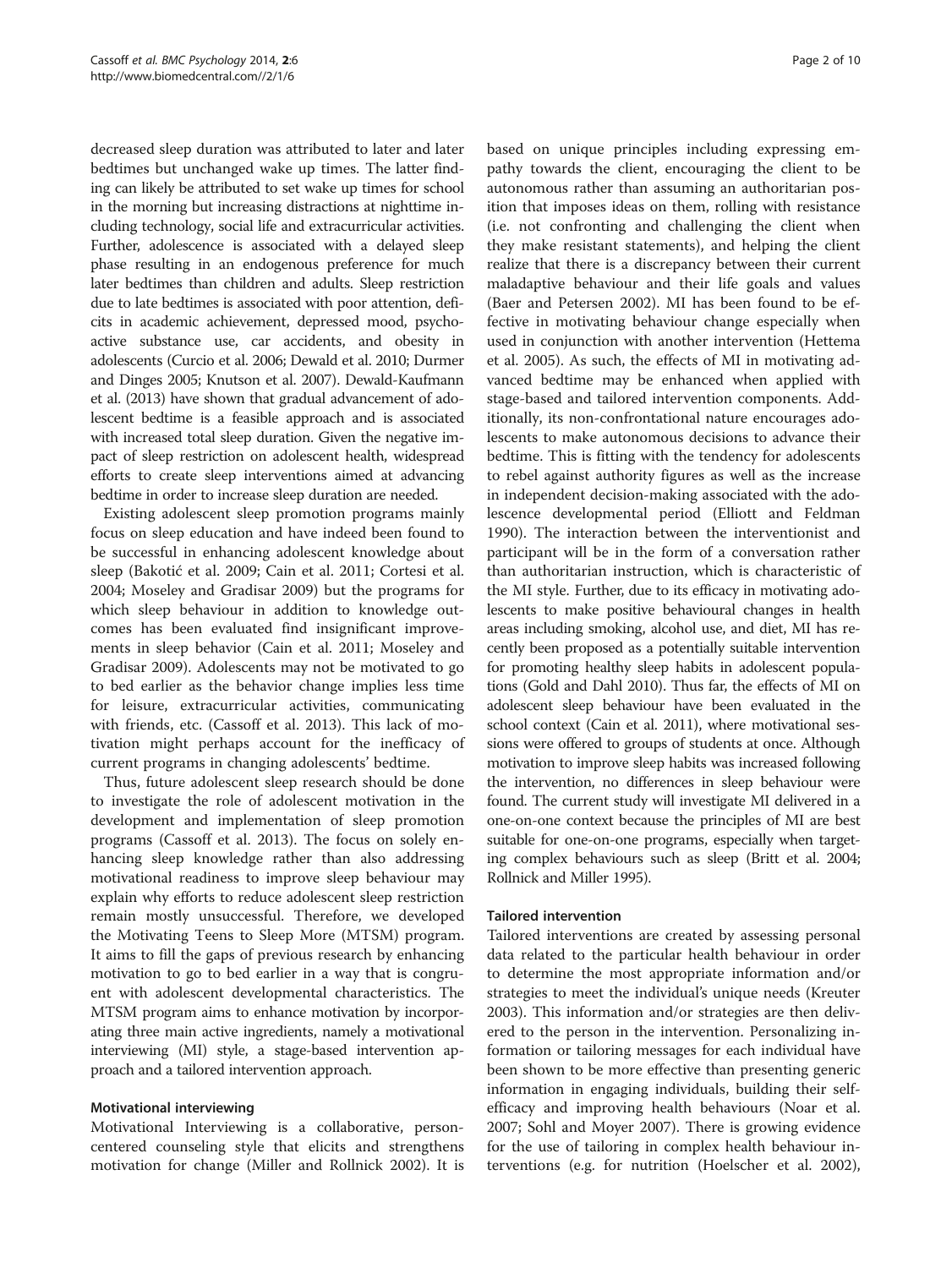exercise (Salmon et al. [2007](#page-9-0)) etc.). Tailored interventions are most effective with complex health behaviours that involve multiple actions (Kreuter [2003\)](#page-8-0). Putting oneself to bed can be considered a complex behaviour because it encompasses multiple actions including employing sleep hygiene behaviours that occur before bedtime, ignoring a multitude of distractions that occur at bedtime, and physically putting oneself into bed. Due to the complexity of bedtime and the effectiveness of tailored intervention with complex health behaviours, the current sleep promotion program will be tailored. Specifically, the MTSM program will be 'tailored' to important determinants of sleep and to other personal characteristics of the participant that could be helpful in further enhancing the effectiveness of the activities used in each session. While the stage-based part of the sleep promotion program will customize content depending on the stage of change, that is, individuals similar in their readiness to change levels will receive similar strategies; the tailored part of the intervention will further customize intervention activities to personal characteristics including personality, goals, values, and other determinants of sleep behaviour change. Adolescents may respond well to tailored interventions because it allows for the development of personal and direct intervention content based on elements such as likes/dislikes, needs, and current health behaviours or behavioural intentions. For example, because the MTSM program is tailored to the needs and preferences of each participant, the extent to which parents are involved varies between participants. There is ample opportunity for the adolescent to express how his/her parents could support his/her decision to go to bed earlier. However, in some cases, the adolescent expresses that a sibling or friend would be better suited as his/her support system.

One-on-one interventions have been developed to improve the sleep patterns of adolescents diagnosed with delayed phase sleep disorder (Gradisar et al. [2011](#page-8-0); Saxvig et al. [2013](#page-9-0); Wilhelmsen-Langeland et al. [2013\)](#page-9-0). Results indicate the treatments involving one-on-one cognitive behavioural therapy (CBT) aimed at motivating the individual in addition to a chronobiology-related treatment (e.g. bright light therapy, melatonin administration) result in more sustained advancements in circadian rhythm alignment than protocols without CBT (Gradisar et al. [2011\)](#page-8-0). To our knowledge, tailored motivational interventions have yet to be applied in the context of normally developing adolescents' sleep.

#### Stage-based intervention

Stage-based interventions, grounded in the Transtheoretical Model of Behaviour Change (TTM), deliver stagetailored content that is aimed at promoting movement through stages of change and leading to improvements

in health behaviour, decisional balance, and self-efficacy (Prochaska and Velicer [1997](#page-8-0)). The majority of the current study will be modeled according to a stagebased intervention as the program will involve first identifying the readiness to advance bedtime of the adolescent and then identifying the corresponding processes of change that the TTM proposes to be necessary in enabling and facilitating stage advancement (see Table [1](#page-3-0)). Once the processes are identified, the interventionist will employ activities (found efficacious in previous sleep studies) in order to boost those processes, with the goal of enhancing motivation and readiness to advance bedtime. Stage-based interventions have been found to be effective in the cessation of maladaptive behaviours such as smoking, cocaine abuse, and delinquent behaviour, and in the acquisition of positive behaviours such as safer sex practices, sunscreen use, and regular exercise in adolescents (Prochaska and Prochaska [2010;](#page-8-0) Riemsma et al. [2003;](#page-9-0) Weinstock et al. [2000](#page-9-0)). This is relevant for the current intervention because going to bed earlier, like the aforementioned health behaviours, is a behaviour that adolescents tend to be unmotivated for. Another reason why a stage-based intervention is fitting for a sleep promotion program is because the activities used to boost TTM processes (i.e. to progress an individual through the stages of change) overlap significantly with intervention strategies currently used to promote adolescent sleep (see Table [1](#page-3-0)). All existing adolescent sleep promotion programs incorporate sleep knowledge (Bakotić et al. [2009;](#page-8-0) Bootzin and Stevens [2005](#page-8-0); Cain et al. [2011](#page-8-0); Cortesi et al. [2004;](#page-8-0) De Sousa et al. [2007](#page-8-0); Moseley and Gradisar [2009\)](#page-8-0). Some have used strategies including cognitive restructuring (Bootzin and Stevens [2005](#page-8-0); Cain et al. [2011;](#page-8-0) Moseley and Gradisar [2009](#page-8-0)), mindfulness exercises (Bootzin and Stevens [2005](#page-8-0)), stimulus control (Cain et al. [2011;](#page-8-0) De Sousa et al. [2007](#page-8-0); Moseley and Gradisar [2009\)](#page-8-0), role playing, goal setting (Cain et al. [2011\)](#page-8-0), cues to action (De Sousa et al. [2007\)](#page-8-0), and personal action exercises (Moseley and Gradisar [2009\)](#page-8-0). Strategies that have demonstrated to be effective in previous sleep promotion programs will be incorporated in the current intervention. Please see Table [1](#page-3-0) for a detailed explanation of how the activities used in previous sleep promotion programs will be integrated within the Motivating Teens to Sleep More program. To our knowledge, stage-based interventions have yet to be applied in the context of adolescent sleep.

#### The current study

The objective of this trial is to compare improvements in sleep habits immediately following the completion of the program and at 3-month and 6-month follow-up periods in adolescents receiving the Motivating Teens to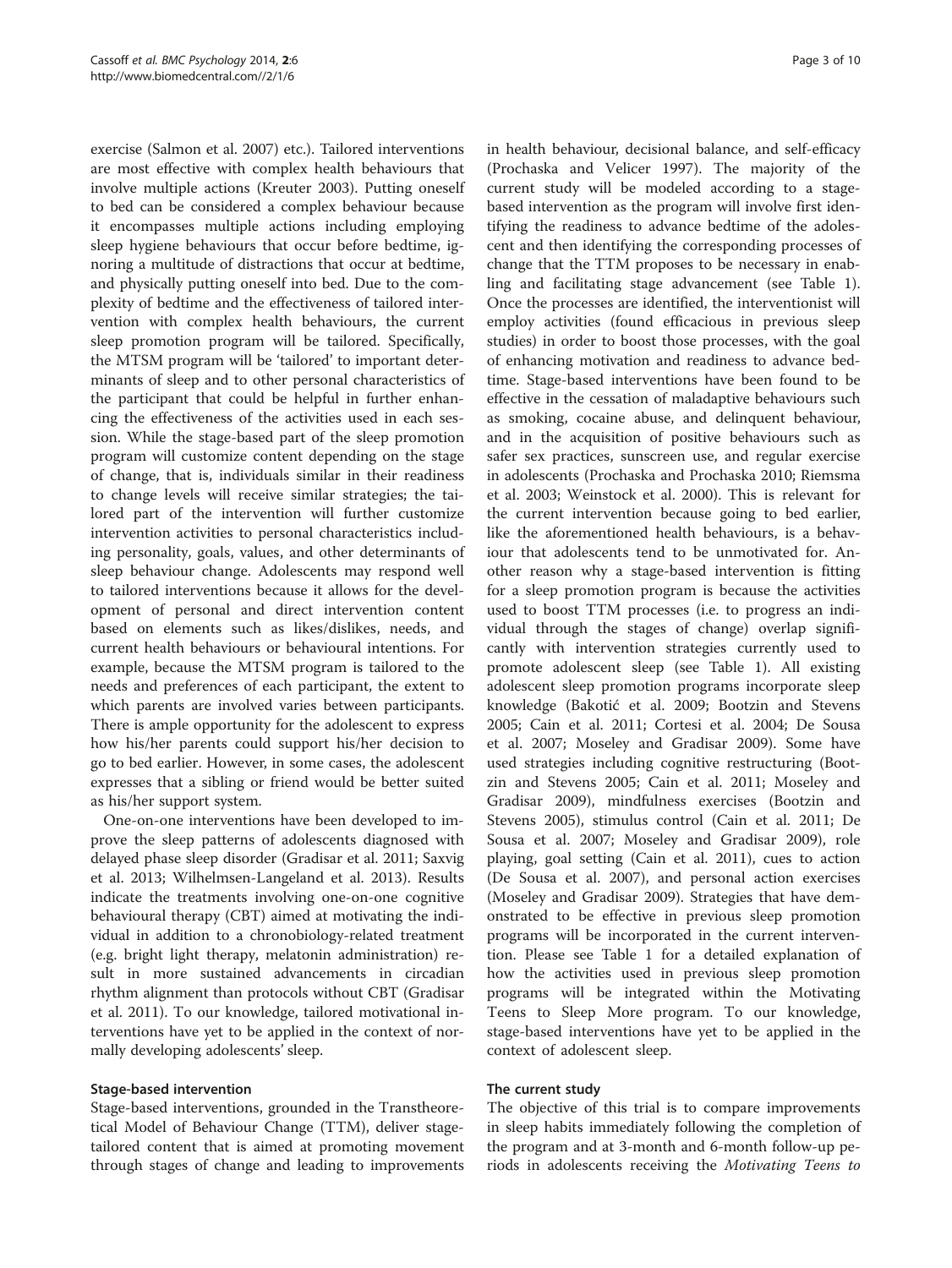#### <span id="page-3-0"></span>Table 1 The stages of change and corresponding TTM processes, MTSM activities, variables measured at baseline, and integration with previous adolescent sleep interventions

| Stage of change | <b>Example of TTM process</b>                                                                                         | Example of a MTSM program<br>activity designed to enhance<br>the process                                                                                                                                                                                                                                                                                                            | Variables measured<br>at baseline that<br>allow to tailor this<br>activity | Integration with previous<br>sleep promotion programs                                                                                                 |
|-----------------|-----------------------------------------------------------------------------------------------------------------------|-------------------------------------------------------------------------------------------------------------------------------------------------------------------------------------------------------------------------------------------------------------------------------------------------------------------------------------------------------------------------------------|----------------------------------------------------------------------------|-------------------------------------------------------------------------------------------------------------------------------------------------------|
|                 | Precontemplation Consciousness raising:<br>Raising awareness about<br>sleep deprivation                               | Sleep education: Discussing with<br>the adolescent in an interactive way<br>about sleep-related facts and conse<br>quences related to sleep deprivation.                                                                                                                                                                                                                            | • Knowledge                                                                | Sleep hygiene education<br>(Bakotić et al. 2009; Bootzin<br>and Stevens 2005; Cain et al.<br>2011; Cortesi et al. 2004;<br>Moseley and Gradisar 2009) |
|                 |                                                                                                                       |                                                                                                                                                                                                                                                                                                                                                                                     | • Risk perception                                                          |                                                                                                                                                       |
|                 |                                                                                                                       |                                                                                                                                                                                                                                                                                                                                                                                     | · Information needs                                                        |                                                                                                                                                       |
|                 |                                                                                                                       |                                                                                                                                                                                                                                                                                                                                                                                     | • Personal values                                                          |                                                                                                                                                       |
| Contemplation   | Self-reevaluation:<br>Examining how one thinks<br>and feels about oneself<br>with respect to the current<br>behaviour | Decisional balance: Eliciting from<br>the adolescent thoughts on the pros<br>and cons of going to bed earlier,<br>while the interventionist highlights<br>and elaborates on statements that<br>reveal discrepancy between current<br>sleep behaviour and future goals<br>and values, thus encouraging<br>behaviour change.                                                          | • Attitudes towards<br>sleep                                               | Cognitive restructuring (Bootzin<br>and Stevens 2005; Cain et al.<br>2011; Moseley and Gradisar,<br>2009)                                             |
|                 |                                                                                                                       |                                                                                                                                                                                                                                                                                                                                                                                     | Personal values                                                            |                                                                                                                                                       |
| Preparation     | <b>Dramatic relief:</b> Experiencing<br>and expressing feelings to<br>help motivate change                            | Role playing and personal<br>testimonies: Improvising a situation<br>where the adolescent focuses on the<br>consequences of delayed bedtime in<br>his/her life and then relieving this<br>evoked emotional discomfort by<br>providing personal testimonies of<br>individuals who have successfully<br>changed their bedtime and enjoy the<br>positive ramifications of that change. | • Self-efficacy                                                            | Sleep-related role playing<br>(Cain et al. 2011; Moseley<br>and Gradisar 2009)                                                                        |
| Action          | Self-liberation: Choosing<br>to act or belief in ability to<br>go to bed earlier                                      | Sleep hygiene action plan: Offering<br>the participant an agenda setting chart<br>(please see Figure 2) from which to<br>autonomously choose a sleep hygiene<br>behaviour to improve.                                                                                                                                                                                               | • Personal values                                                          | Personal action <sup>34</sup> , goal setting<br>exercises (Cain et al. 2011)                                                                          |
|                 |                                                                                                                       |                                                                                                                                                                                                                                                                                                                                                                                     | · Sleep hygiene<br>behaviour                                               |                                                                                                                                                       |
| Maintenance     | <b>Stimulus control: Avoiding</b><br>or countering stimuli that<br>make the adolescent go to<br>bed late              | Stimulus control exercise:<br>Presenting the adolescent with<br>instructions on ways to: (i) remove<br>cues from the environment that<br>promote late bedtimes, and (ii) add<br>prompts for earlier bedtimes.                                                                                                                                                                       | · Social influence<br>(identifying positive<br>and negative<br>influences) | Stimulus control (Bootzin and<br>Stevens 2005; Cain et al. 2011;<br>Moseley and Gradisar 2009)                                                        |

Note. The activity included in Table 1. Corresponding to each stage of change is one of several examples. A single activity may be suitable for multiple stages of change. Furthermore, the process by which one proceeds through the stages of change is fluid. Although all participants included in the study report being in the contemplation stage of change during the screening phase, they may revert back to the precontemplation stage at a later time in the intervention.

Sleep More program, an individualized sleep promotion program (embedded with a sleep education component) aimed at enhancing motivational readiness to go to bed earlier in comparison to adolescents in a one-on-one sleep education only condition. The active sleep education control group will be used to parse the beneficial effect of one-on-one aspect of the intervention from the beneficial effect of stage-based, tailored sleep education and motivational techniques (i.e. the active ingredients of the MTSM) in regard to these sleep-constructs. The effects of the Motivating Teens to Sleep More Program will be assessed according to the following bedtimerelated constructs: (1) time that the adolescents go into bed (i.e. bedtime), (2) time that the adolescents fall asleep (i.e. sleep onset), and (3) duration for which the adolescents are asleep (i.e. total sleep time).

# Methods

#### Design

The current study is a parallel randomized controlled trial in which the experimental group receives the oneon-one MTSM program including tailored motivational strategies and sleep education as a component within the program and the control group receives one-on-one sleep educational sessions only.

#### Participants

The participants will be high school students aged 12– 18 years old. Previous research (Treasure [2004](#page-9-0)) suggests that the effect sizes of interventions based on adaptations of motivational interviewing as well as manualized versions of motivational interviewing have a small effects  $(i.e. d = 0.25)$ . Assuming an effect size of 0.25, the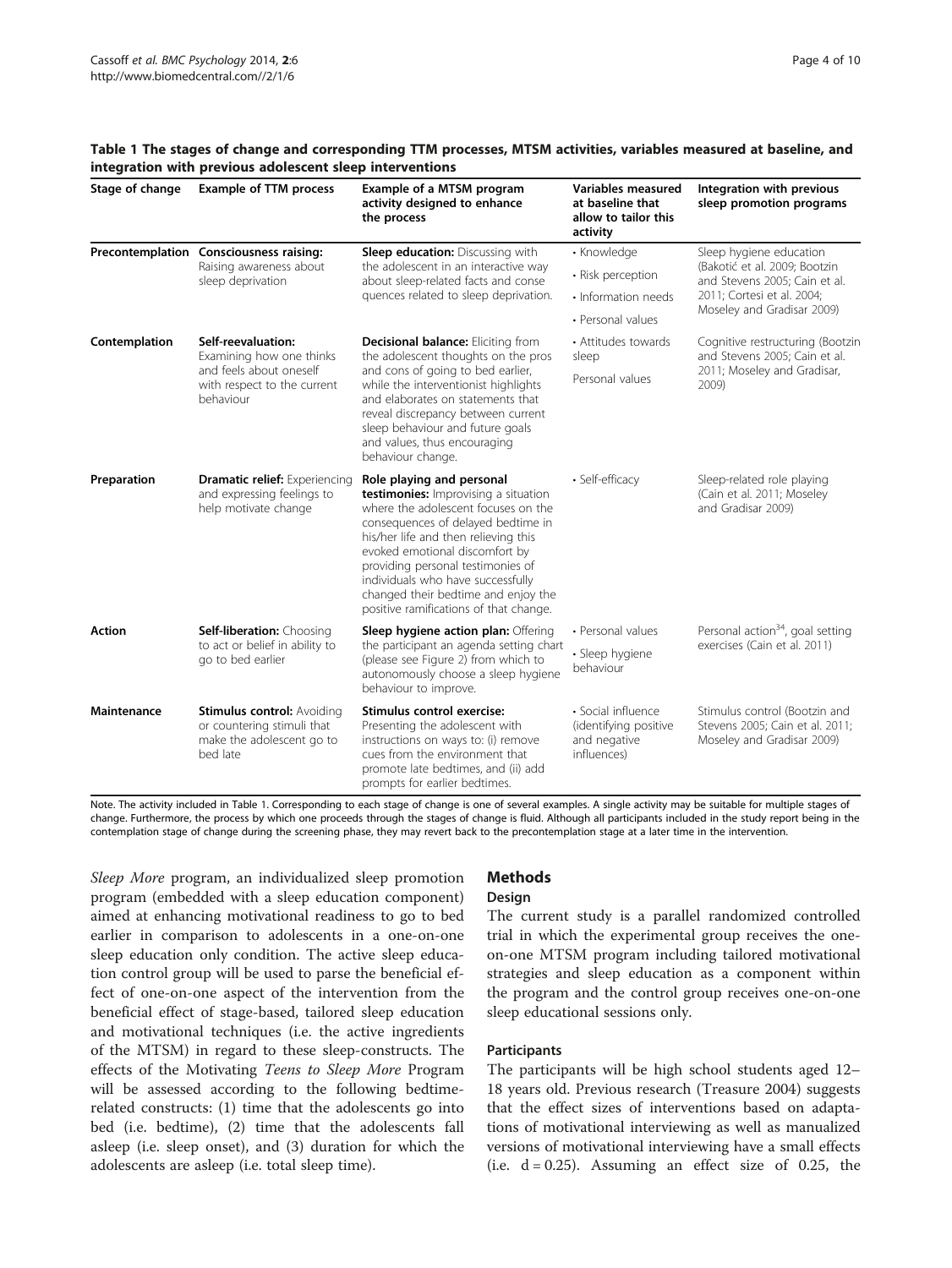required number of participants was calculated for a power level of .80 and an alpha level of .05. Given the within subject design with sleep measured at pre, post and 6-months follow-up, power analyses revealed that a sample size of 30 adolescents would be required. Inclusion criteria will consist of having a late bedtime (i.e. a bedtime that results in less than eight hours of sleep on a school-night) and reporting being in the contemplation stage of change (i.e. considering advancing bedtime within the next 6 months). Exclusion criteria will consist of any sleep disorder and/or medical and mental condition that interferes with sleep. The screening procedure for medical and mental conditions that interfere with sleep is that a parent of the child responds to the following question in an online survey: "Please indicate whether your child has been suffering from any of the following within the past 12 months." If the parent chooses "asthma attacks," and/or "skin condition," and/ or "Attention Deficit Disorder (ADD)," and/or "Attention Deficit and Hyperactivity Disorder (ADHD)," and/ or "conduct disorder," and/or "anxiety disorder," and/or "depression" then the child is in ineligible to participate. The screening procedure for sleep disorders is that the parent and children together respond to the Sleep Disorder Inventory for Students – Adolescent Version (SDIS-A). As per the scoring instructions for this instrument, if the overall score is above 104, then the child is ineligible to participate.

## Procedure

The parent of an interested adolescent will contact the research team at which time he/she will be invited to complete an online parental consent form followed by a screening questionnaire on sleep, medical and psychiatric disorders. We will sequentially assign each participant a unique personal identifier to be entered into the screening questionnaire. Once the parent completes the form to screen for whether his/her child has a sleep disorder and if his/her child remains eligible (his/her child will be contacted (via email and/or telephone call) to complete the rest of the screening process. The remainder of the screening process will consist of the adolescent completing an online questionnaire to assess his/ her stage of change and bedtime. Should the participant be ineligible to participate both he/she and his/her parent/legal tutor will be notified. If the participant is eligible to participate, the RA will contact the participant and ask him/her to complete the baseline questionnaire, which will occur online at a time of his/her convenience. The baseline questionnaire will assess variables that are important in individualizing the sessions including personal values, attitudes towards sleep, confidence in ability to change sleep habits, sleep-related social influences, and sleep knowledge, risk perception, and cues to action.

At this time, the RA will also schedule the first session and provide the participant with general information about the study including the location, duration and number of the sessions. The first page of the baseline questionnaire will contain an assent text that will describe the study according to developmentally appropriate reading and comprehension levels of the youngest age group (12 years old). Participants will be instructed that by clicking "I agree" they are providing assent and agree to participate in the study.

Students will meet with the RA at their school (1-week before the start of the sessions) to be provided with an actiwatch and instructions for using it for seven nights in a row. An actiwatch is a small watch-like device worn on the wrist. It assesses sleep-wake patterns through body movement during the night. They will also be asked to fill in a sleep log indicating their bed and wake times, and napping schedule during this period. After one week, the participants will return the actiwatch and the sleep log sealed in an envelope (provided by the RA to ensure confidentiality) to their school's administrative office to be picked up by the RA, at which point the sessions will begin. The same procedure will take place during actigraphy data collections after the sessions.

All sessions will be one hour in duration and will take place once a week for four consecutive weeks. Two graduate students in psychology will each administer half of the sleep education sessions and half of the MTSM program sessions. Questionnaires assessing sleep behaviour will be completed immediately following each session and at three and six months following program completion.

## Randomization

We will employ a randomization process where the participant will be allocated to either group A (MTSM program with an embedded sleep education component) or group B (Sleep education sessions only). A randomization sequence will be created using a secure online randomization service ([www.randomization.com\)](http://www.randomization.com/). The randomization sequence will be assigned on a 1:1 ratio to the intervention and control groups. Only the research team will have access to the online randomization scheme. Please see Figure [1](#page-5-0) for a description of the study flow.

#### Control group: sleep education

Each sleep education session will be one-on-one (interventionist and participant) and will consist of the interventionist presenting information concerning different aspects of sleep. In session 1, the interventionist will teach the participant about sleep in general, in session 2 about teenagers and sleep, in session 3 about sleep disorders, and in session 4 about sleep hygiene. Although the participant will be invited to ask questions if they do not understand, the responses offered by the interventionist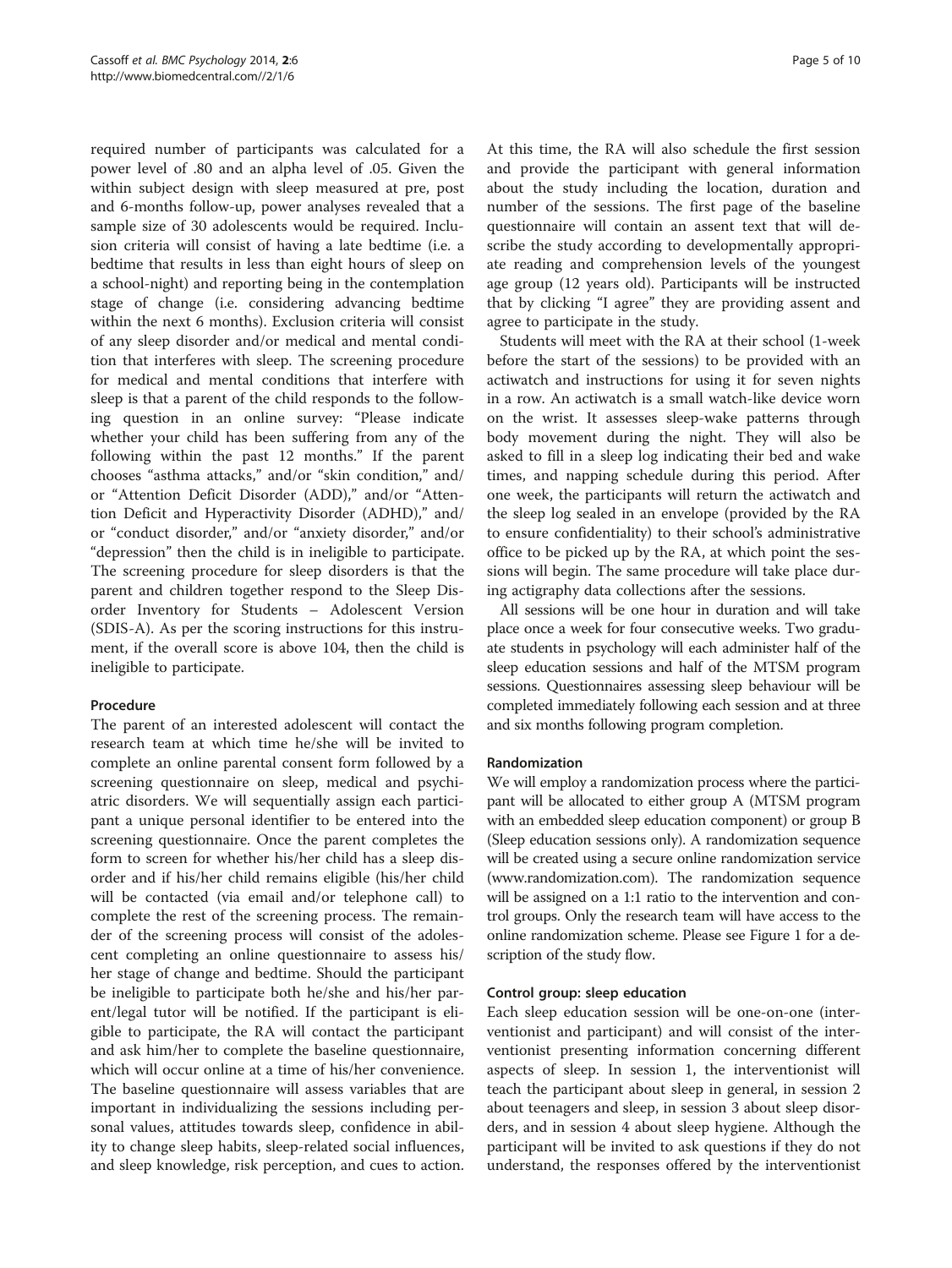<span id="page-5-0"></span>

will be directly related to content clarification and will not involve any personalized or motivational strategies.

# Experimental group: MTSM program with embedded sleep education

Figure 1 The MTSM study flow diagram.

The difference between the sleep education only sessions and the MTSM program with an embedded sleep education component will be that in the latter the interventionist will not only teach about sleep but will also use activities that are matched to the participant's readiness to change their bedtime and are aimed to increase their motivation to go to bed earlier. Specifically, the interventionist will choose the activities to conduct in the session depending on the current readiness to advance bedtime of the participant. Sleep education will be embedded in the program in that participants who are unfamiliar with particular aspects of sleep will be provided with the information that they are missing. However, this will not be provided in a 'one size fits all' format as is the case in the sleep education sessions. Rather, participants will be

provided with sleep education in a way that is tailored to what they currently do and do not know. For example, if the participant is aware of the consequences of sleep on their mood but not the consequences of sleep on their academic performance (as concluded by result on the baseline questionnaire), the interventionist will provide him/her with the information they are missing by discussing the potential negative effects of sleep deprivation on attention and behaviour in school. Due to the inclusion criterion of being in the contemplation stage of change, at the start of the first session the activities used will be similar across participants. All activities that could be further tailored to individual characteristics of the participant will be done so in a way that is standardized in the study manual. For example, during the sleep hygiene action plan activity of choosing a sleep hygiene behaviour to improve (please see Figure [2\)](#page-6-0), the interventionist will congratulate the adolescent regarding sleep hygiene behaviours that he/she already does and will only suggest that he/she chooses a sleep hygiene behaviour needing improvement. Sleep hygiene behaviour information will be provided in the baseline questionnaire by each participant. Finally, all of the sessions will be conducted in a MI style. A MI style will consist of expressing empathy towards the adolescent, encouraging the adolescent to be autonomous rather than assuming an authoritarian position that imposes ideas on them, rolling with resistance (i.e. not confronting and challenging them when they make resistant statements), and helping the adolescent realize that there is a discrepancy between their current maladaptive behaviour and their life goals and values. A specific bedtime will not be prescribed for the teens because this would go against the motivational interviewing approach. Rather, the interventionist will work together with the participants to set a bedtime goal that is realistic based on the teen's personal schedule and level of motivation. Further, although a set bedtime goal is created with the teens in the first session, the participant is encouraged by the interventionist to update this goal (by either making their bedtime goal earlier or later) depending on their progress throughout the program. Reminders for the interventionist to engage in motivational interviewing congruent behaviours are present throughout the study manual.

## Fidelity assessment

We will measure the fidelity of the intervention by 1) conducting standardized training sessions for the interventionists consisting of a 2-day training on the study procedures, the MTSM program and the sleep education program as well as over 20 hours of clinical training some of which were delivered by members of the Motivational Interviewing Network of Trainers (MINT) and 2) by audio-recording the sessions to be listened to by two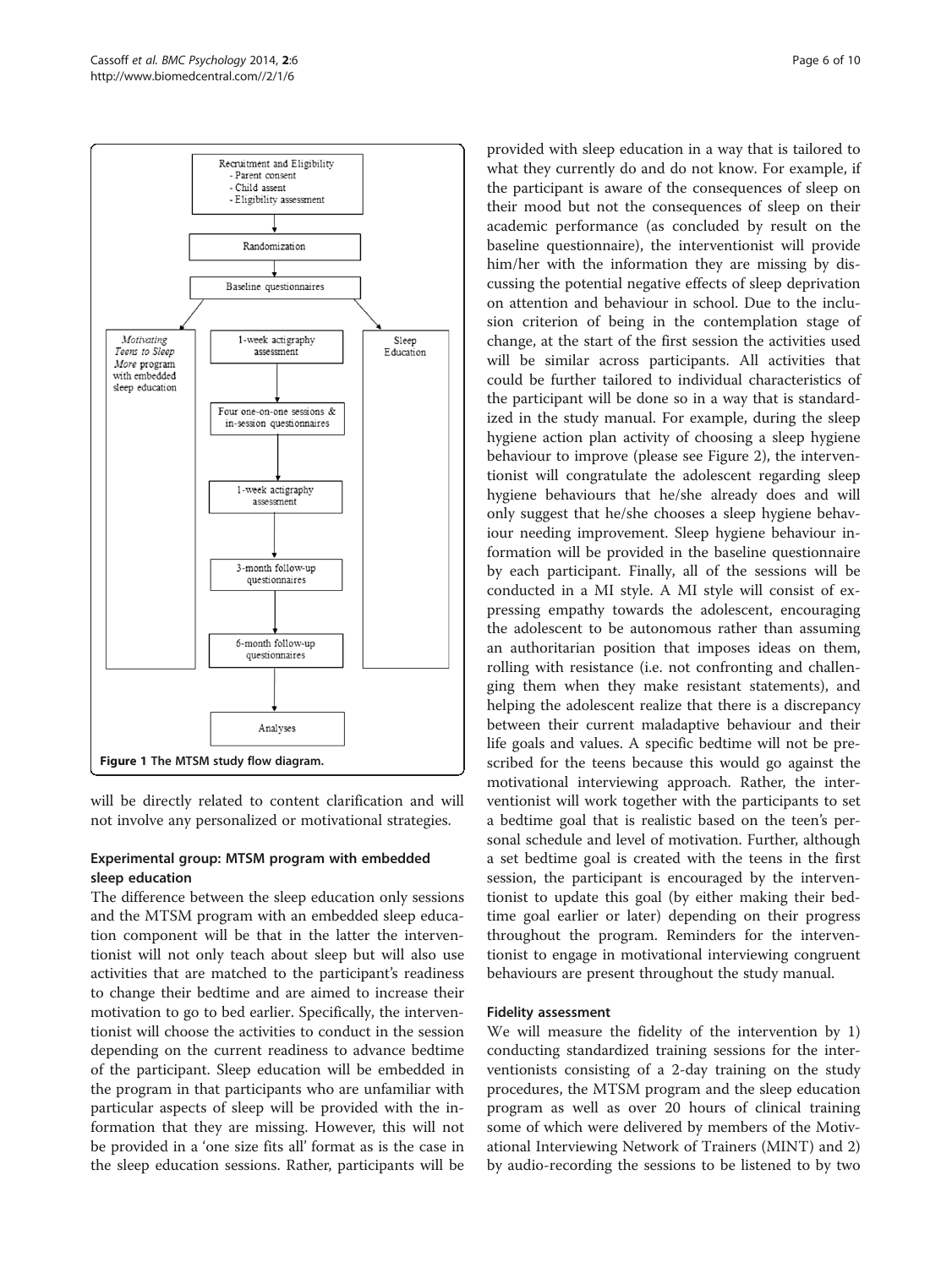<span id="page-6-0"></span>

RAs who will complete assessments measuring how adherent the interventionist was to the study manual and procedures. We created the fidelity assessment for the current study and they consist, in part, of the Motivational Interviewing Treatment Integrity Code (Moyers et al. [2010\)](#page-8-0).

#### Measures

#### Bedtime

Bedtime is the time the adolescent will report on the sleep logs going into bed at night.

#### Sleep onset and total sleep time

Sleep onset and total sleep time will be assessed through actigraphy assessments in conjunction with daily sleep logs for the week prior and the week after the four sessions. Actigraphy is a method used to measure sleepwake patterns through body movement (Littner et al. [2003](#page-8-0)) by recording data from accelerometers several times per second. These computerized wristwatch-like devices collect data generated by movements. Actiwatches are not intrusive and can record sleep timing without affecting the child's bedtime routine. Actigraphy has been validated against polysomnography with agreement rates for minute-by-minute sleep-wake identification > 90% (Ancoli-Israel et al. [2003](#page-8-0)). One-minute epochs will be used to analyze actigraphic sleep data. The bedtime and wake time reported in the sleep logs will be used as the start and end times for the current analyses. For each 1-min epoch, the total sum of activity counts will be computed. If they exceed a threshold (threshold sensitivity value = mean score in active period/45), then the epoch will be considered waking. The first time it falls below that threshold will be considered "sleep onset". The actigraphic sleep measures to be used in this study include parameters pertaining to actual time spent asleep during the night (i.e. total sleep time) and the time in which the participant falls asleep (i.e. sleep onset).

#### Readiness to go to bed earlier

Readiness to go to bed earlier will be assessed by two measures. First, a readiness ruler (LaBrie et al. [2005](#page-8-0)) adapted to sleep will be completed such that participants will indicate on a 10-point ruler how they presently feel about going to bed earlier. Anchors included "Never think about my bedtime," Sometimes I think about advancing my bedtime," "I have decided to advance my bedtime," "I am already trying to advance my bedtime," "My bedtime has changed, I now go to sleep earlier." The readiness ruler has shown good criterion validity with self-reported behaviour in the areas of condom use and alcohol consumption (LaBrie et al. [2005](#page-8-0)). The readiness ruler will be completed at baseline, after each session and at follow-up assessments. The second measure will be the 11-item Readiness to Change Questionnaire (RTCQ; Rollnick et al. [1992](#page-9-0)) adapted to sleep. Precontemplation, contemplation, and action were each represented by four items measured on a 5-point scale  $(-2)$  = strongly disagree to  $+2$  = strongly agree). Stage of change as measured by the RTCQ has been validated as a good predictor of health behaviours (Heather et al. [1993](#page-8-0)). A single indicator of readiness to change will be calculated by adding up the scores for the contemplation and action questions and the reverse scores for the preparation questions. Stage of change, as measured by the RTCQ has been validated as a good predictor of health behaviours (Heather et al. [1993](#page-8-0)).

## Sleep-related self-efficacy

Sleep specific self-efficacy will be measured by a sleep self-efficacy questionnaire (Watts et al. [1995\)](#page-9-0) modified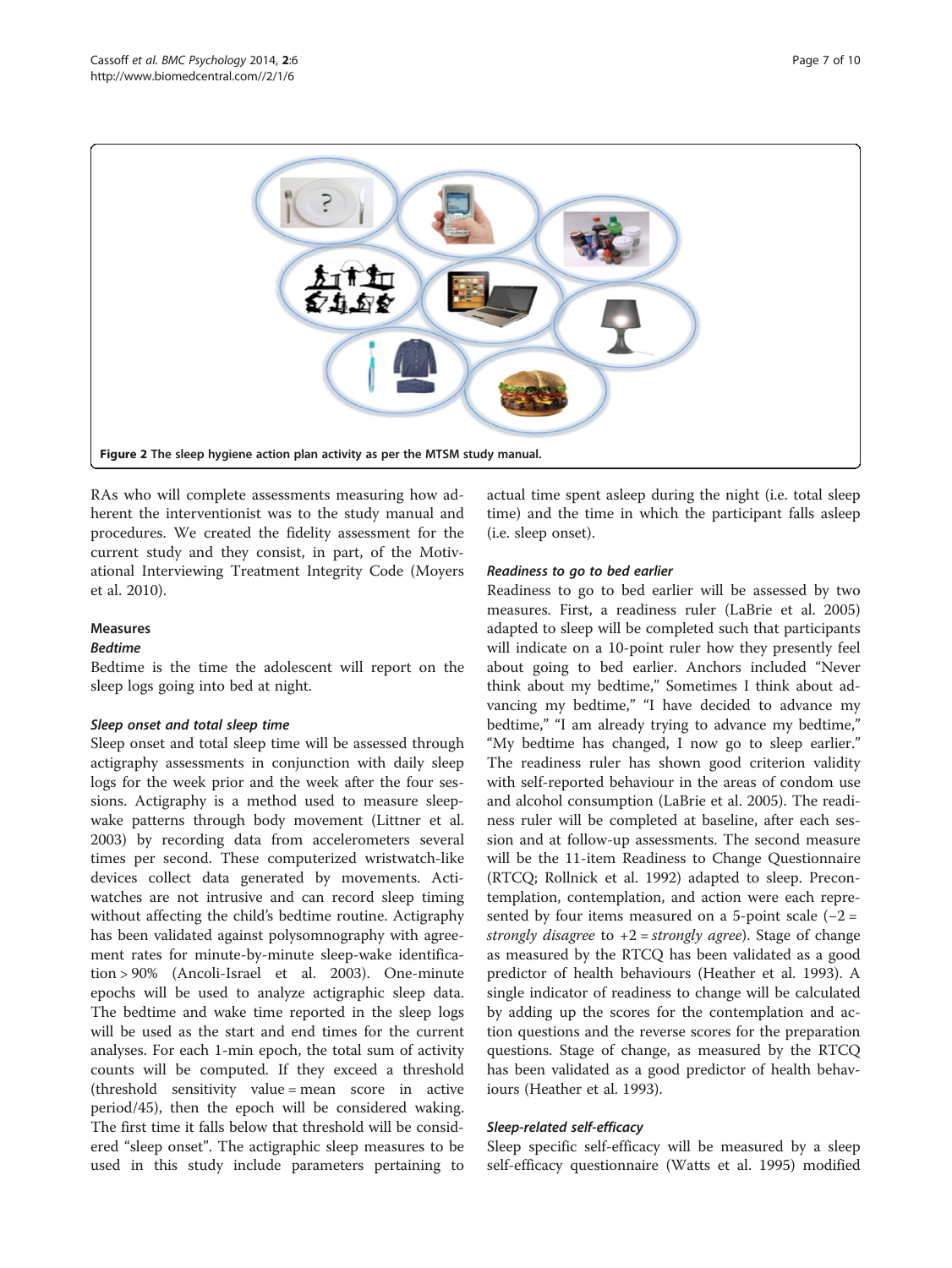to assess control over putting oneself into bed. Sample items include "How much do you feel that you have the ability to go into your bed at an earlier hour?" and "How much do you feel that the time it takes to go into your bed is under your control?" rated on a 4-point scale. Responses  $(1 = not at all to 4 = to a great extent)$  were modified to fit with the question stem. Another sleep self-efficacy instrument was developed for the present study. Items include the semantic structure," I can manage to get into bed at an earlier hour,… even if (barrier)," which is the rule of thumb for domain specific selfefficacy questions (Luszczynska and Schwarzer [2005](#page-8-0)). Sample barriers created for this study include "even if it meant watching less television" and "…even if it meant not seeing my friends" and are rated on a 4-point scale  $(1 = very uncertain to 4 = very certain).$ 

#### Attitudes towards sleep

A decisional balance instrument will be used to assess attitudes towards sleep at baseline, at the end of each session and at follow-up assessments. The questionnaire was developed for this study based on the work of Orzech [\(2013\)](#page-8-0), Noland et al. [\(2009\)](#page-8-0), and Pawlak and Colby ([2009](#page-8-0)), and it consists of twenty-two items: twelve items about the pros and the rest about the cons of going to bed earlier. Positive attitudes towards sleep are computed as the difference between the standardized pros scores and the standardized cons scores.

## Statistical analyses

Prior to analyzing the impact of the MTSM intervention in improving adolescents' sleep behaviour, t-tests will be run to examine to which extent randomization was successful. Specifically, it will be tested whether participants in the experimental and control group differ in the following characteristics: sleep deficit (i.e. hours of sleep by which the participants deviated from the optimal 9.2 hours of sleep), readiness to change bedtime, sleeprelated self-efficacy, and attitudes toward sleep. Variables on which experimental and control group that differ significantly will be controlled for in the subsequent analyses. Three two-way mixed ANOVAs with time (prevs. post-assessment vs. 3-month follow-up vs. 6-month) as the within-subjects factor and group (experimental vs. control) as the between-subjects factor will be performed to test whether adolescents receiving the Motivating Teens to Sleep More program differ significantly after the intervention and at three- and six-month follow-up from the adolescents receiving only sleep education in the following sleep variables: 1) bedtime, 2) sleep onset, 3) total sleep time. Significant results will be further examined by planned comparisons.

#### Study progress

The data collection is currently underway such that 13 participants have completed the four sessions and 4 participants have provided 3-month follow-up data. The study will be terminated once 6-month follow up data from 30 participants are collected.

#### Ethics

The study has obtained approval by the McGill Research Ethics Board in November 2012 (REB# 115–0912).

#### **Discussion**

In the current study, we are evaluating the impact of a motivational sleep promotion program with an embedded sleep education component compared with sleep education only on sleep improvements in adolescents. The MTSM program is a novel intervention that merges three promising motivational initiatives – a motivational interviewing style, tailoring activities, and stage-based interventions. To the best of our knowledge, this is the first one-on-one sleep promotion program aimed at motivating normally developing adolescents to adopt earlier bedtimes.

The current study can contribute theoretically to the field of pediatric sleep by applying health behavior theories (e.g. the TTM) in conceptualizing ways in which to motivate adolescents to improve their sleep habits. The current study can also contribute practically by offering insights in how to design effective motivational sleep promotion programs for adolescents. Should the MTSM program be successful in advancing bedtimes and increasing sleep duration, it can have a positive impact on adolescent health and well-being including improved physical health (e.g. weight regulation, Lowry et al. [2012](#page-8-0); less car accidents, Pizza et al. [2010](#page-8-0)) cognitive health (e.g. academic performance, Gruber et al. [2010,](#page-8-0) and emotional health (e.g. mood, Dahl [1999\)](#page-8-0).

A limitation of the current study is the generalizability of results. Because the participants are being recruited from a private high school, our findings may not generalize to adolescents of a lower socioeconomic status. Further, it will be difficult to implement the program on a wide-scale as meeting with normally developing adolescents on a oneon-one basis is resource intensive. Should the program be successful, one way to translate the findings on a wide-scale is to implement tailored computerized sleep promotion programs. Such programs are often Internet-based and can tailor the content of health promotion materials to the specific characteristics of each participant (Rimer and Kreuter [2006\)](#page-9-0). Not only is delivering the program over the Internet more feasible than in person, but it is considered an appropriate way in which to communicate with adolescents due to its accessibility and the tendency for adolescents to view the Internet as a credible source for health information (Borzekowski and Rickert [2001](#page-8-0)).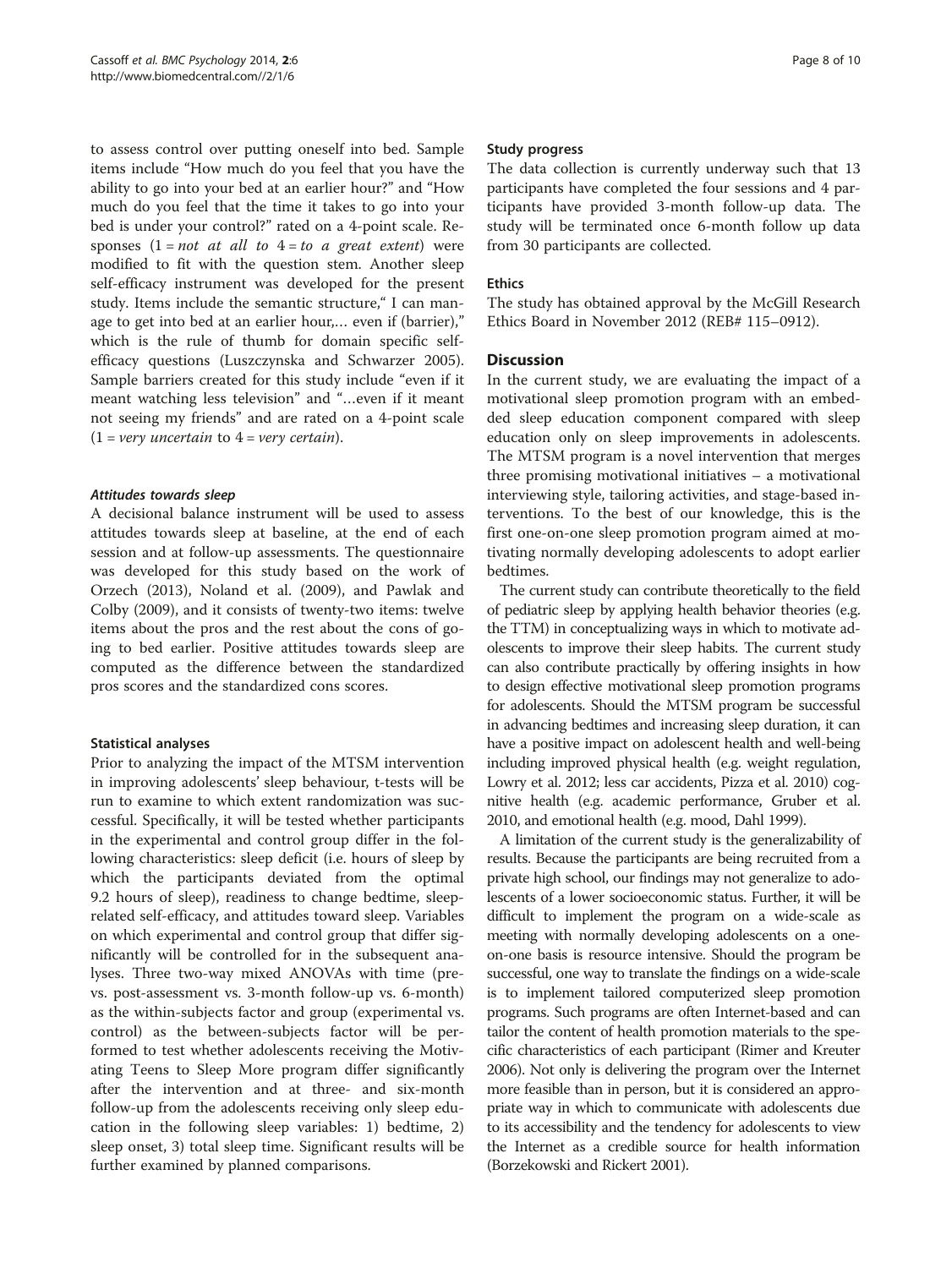#### <span id="page-8-0"></span>**Abbreviations**

TTM: Transtheoretical model of change; MI: Motivational interviewing; MTSM: Motivating teens to sleep more.

#### Competing interests

The authors declare that they have no competing interests.

#### Authors' contributions

JC led the design and development of the protocol with the support of BK, RG and FR. JC led the data collection with the support of FR. JC conducted half of the intervention and control sessions. All authors were responsible for writing this manuscript. All authors read and approved the final manuscript.

#### Acknowledgements

Funding was provided by the Doctoral Research Allowance and Doctoral research award (Priority Announcement: Patient-Oriented Research) of the Canadian Institute for Health Research (CIHR) to the first author. We would like to thank the students, teachers and staff at Bialik High School in Montreal for their support and collaboration throughout the study, Ava-Ann Allman for delivering half of the control and experimental sessions, and Kristina Valentine, Jessica Wang, Amanda Giampersa, and Emilia Colagrosso for coordinating the scheduling of the sessions, conducting fidelity assessments and managing the database.

#### Received: 19 July 2013 Accepted: 6 March 2014 Published: 26 March 2014

#### References

- Ancoli-Israel, S, Cole, R, Alessi, C, Chambers, M, Moorcroft, W, & Pollak, C. (2003). The role of actigraphy in the study of sleep and circadian rhythms. American Academy of Sleep Medicine Review Paper. Sleep, 26(3), 342–392.
- Baer, J, & Petersen, P. (2002). Motivational interviewing for adolescents and young adults. In W Miller & S Rollnick (Eds.), Preparing people for change. New York, NY: The Guilford Press.
- Bakotić, M, Radošević-Vidaček, B, & Košćec, A. (2009). Educating adolescents about healthy sleep: experimental study of effectiveness of educational leaflet. Croatian Medical Journal, 50(2), 174–181.
- Bootzin, RR, & Stevens, SJ. (2005). Adolescents, substance abuse, and the treatment of insomnia and daytime sleepiness. Clinical Psychology Review, 25 (5), 629–644.
- Borzekowski, DL, & Rickert, VI. (2001). Adolescents, the internet, and health: issues of access and content. Journal of Applied Developmental Psychology, 22(1), 49–59.
- Britt, E, Hudson, SM, & Blampied, NM. (2004). Motivational interviewing in health settings: a review. Patient Education and Counseling, 53(2), 147–155.

Cain, N, Gradisar, M, & Moseley, L. (2011). A motivational school-based intervention for adolescent sleep problems. Sleep Medicine, 12, 246–251.

- Carskadon, Harvey, K, Duke, P, Anders, T, Litt, I, & Dement, W. (1980). Pubertal changes in daytime sleepiness. Sleep, 2(4), 453–460.
- Cassoff, J, Knäuper, B, Michaelsen, S, & Gruber, R. (2013). School-based sleep promotion programs: effectiveness, feasibility and insights for future research. Sleep Medicine Reviews, 17(3), 207–214.
- Cortesi, F, Giannotti, F, Sebastiani, T, Bruni, O, & Ottaviano, S. (2004). Knowledge of sleep in Italian high school students: pilot-test of a school-based sleep educational program. Journal of Adolescent Health, 34(4), 344–351.
- Curcio, G, Ferrara, M, & De Gennaro, L. (2006). Sleep loss, learning capacity and academic performance. Sleep Medicine Reviews, 10(5), 323–338.
- Dahl, RE. (1999). The consequences of insufficient sleep for adolescents: links between sleep and emotional regulation. Phi Delta Kappan, 80(5), 354–359.
- De Sousa, IC, Araujo, JF, & De Azevedo, CVM. (2007). The effect of a sleep hygiene education program on the sleep–wake cycle of Brazilian adolescent students. Sleep and Biological Rhythms, 5(4), 251–258.
- Dewald, JF, Meijer, AM, Oort, FJ, Kerkhof, GA, & Bögels, SM. (2010). The influence of sleep quality, sleep duration and sleepiness on school performance in children and adolescents: a meta-analytic review. Sleep Medicine Reviews, 14 (3), 179–189.
- Dewald-Kaufmann, J, Oort, F, & Meijer, A. (2013). The effects of sleep extension on sleep and cognitive performance in adolescents with chronic sleep reduction: an experimental study. Sleep Medicine, 14(6), 510–517.
- Durmer, JS, & Dinges, DF. (2005). Neurocognitive consequences of sleep deprivation. Seminars in Neurology, 25(1), 117–129.
- Elliott, GR, & Feldman, S. (1990). Capturing the adolescent experience. In S Feldman & GR Elliott (Eds.), At the threshold: the developmental adolescent (pp. 3–15). Cambridge, MA: Harvard University Press.
- Gold, M, & Dahl, R. (2010). Using motivational interviewing to facilitate healthier sleep-related behaviors in adolescents. In M Perlis, M Aloia, & B Kuhn (Eds.), Behavioral treatments for sleep disorders: a comprehensive primer of behavioral sleep medicine interventions. London, UK: Elsevier Inc.
- Gradisar, M, Dohnt, H, Gardner, G, Paine, S, Starkey, K, Menne, A, & Weaver, E. (2011). A randomized controlled trial of cognitive-behavior therapy plus bright light therapy for adolescent delayed sleep phase disorder. Sleep, 34 (12), 1671–1680.

Gruber, R, Wiebe, ST, Wells, S, Cassoff, J, & Monson, E. (2010). Sleep and academic success: mechanisms, empirical evidence, and interventional strategies. Adolescent Medicine: State of the Art Reviews, 21(3), 522–541.

- Heather, N, Rollnick, S, & Bell, A. (1993). Predictive validity of the readiness to change questionnaire. Addiction, 88(12), 1667–1677.
- Hettema, J, Steele, J, & Miller, WR. (2005). Motivational interviewing. Annual Reviews Clinical Psychology, 1, 91–111.
- Hoelscher, DM, Evans, A, Parcel, G, & Kelder, S. (2002). Designing effective nutrition interventions for adolescents. Journal of the American Dietetic Association, 102(3), S52–S63.
- Iglowstein, I, Jenni, OG, Molinari, L, & Largo, RH. (2003). Sleep duration from infancy to adolescence: reference values and generational trends. Pediatrics, 111(2), 302–307.
- Knutson, KL, Spiegel, K, Penev, P, & Van Cauter, E. (2007). The metabolic consequences of sleep deprivation. Sleep Medicine Reviews, 11(3), 163–178.
- Kreuter, MW. (2003). Community health promotion ideas that work (2nd ed.). Sudbury, MA: Jones & Bartlett Publishers.
- LaBrie, JW, Quinlan, T, Schiffman, JE, & Earleywine, ME. (2005). Performance of alcohol and safer sex change rulers compared with readiness to change questionnaires. Psychology of Addictive Behaviors, 19(1), 112–115.
- Littner, M, Kushida, C, Bailey, D, Berry, RB, Davila, DG, & Hirshkowitz, M. (2003). Practice parameters for the role of actigraphy in the study of sleep and circadian rhythms: an update for 2002. Sleep, 26(3), 337–341.
- Lowry, R, Eaton, DK, Foti, K, McKnight-Eily, L, Perry, G, & Galuska, DA. (2012). Association of sleep duration with obesity among US high school students. Journal of Obesity, 2012, 1–9.
- Luszczynska, A, & Schwarzer, R. (2005). Predicting health behaviour: a social cognition approach. In M Conner & P Norman (Eds.), Predicting health behaviour (pp. 127–170). New York: McGraw-Hill Internationa.
- Mercer, PW, Merritt, SL, & Cowell, JM. (1998). Differences in reported sleep need among adolescents. Journal of Adolescent Health, 23(5), 259–263.
- Miller, W, & Rollnick, S. (2002). Motivational interviewing preparing people for change. New York, NY: The Guildford Press.
- Moseley, L, & Gradisar, M. (2009). Evaluation of a school-based intervention for adolescent sleep problems. Sleep, 32(3), 334–341.
- Moyers, T, Martin, T, Manuel, J, Miller, W, & Ernst, D. (2010). Revised global scales: motivational interviewing treatment integrity 3.1 (1 (MITI 3.1. 1)). Accessed at [http://casaa.unm.edu/download/miti3\\_1.pdf](http://casaa.unm.edu/download/miti3_1.pdf) on March 12, 2014.
- National Sleep Foundation. (2011). 'Sleep in America' poll: communications technology in the bedroom. from [http://www.sleepfoundation.org/sites/](http://www.sleepfoundation.org/sites/default/files/sleepinamericapoll/SIAP_2011_Summary_of_Findings.pdf) [default/files/sleepinamericapoll/SIAP\\_2011\\_Summary\\_of\\_Findings.pdf](http://www.sleepfoundation.org/sites/default/files/sleepinamericapoll/SIAP_2011_Summary_of_Findings.pdf).
- Noar, SM, Benac, CN, & Harris, MS. (2007). Does tailoring matter? Meta-analytic review of tailored print health behavior change interventions. Psychological Bulletin, 133(4), 673–693.
- Noland, H, Price, JH, Dake, J, & Telljohann, SK. (2009). Adolescents' sleep behaviors and perceptions of sleep. Journal of School Health, 79(5), 224–230.
- Orzech, KM. (2013). A qualitative exploration of adolescent perceptions of healthy sleep in Tucson, Arizona, USA. Social Science & Medicine, 79, 109–116.
- Pawlak, R, & Colby, S. (2009). Benefits, barriers, self-efficacy and knowledge regarding healthy foods; perception of African Americans living in eastern North Carolina. Nutrition Research and Practice, 3(1), 56–63.
- Pizza, F, Contardi, S, Antognini, AB, Zagoraiou, M, Borrotti, M, Mostacci, B, & Cirignotta, F. (2010). Sleep quality and motor vehicle crashes in adolescents. Journal of Clinical Sleep Medicine: official publication of the American Academy of Sleep Medicine, 6(1), 41–45.
- Prochaska, JO, & Prochaska, JM. (2010). Behavior change. In D Nash, J Reifsnyder, R Fabius, & V Pracilio (Eds.), Population health: creating a culture of wellness. USA: Jones & Bartlett Learning.
- Prochaska, JO, & Velicer, WF. (1997). The transtheoretical model of health behavior change. American Journal of Health Promotion, 12(1), 38–48.